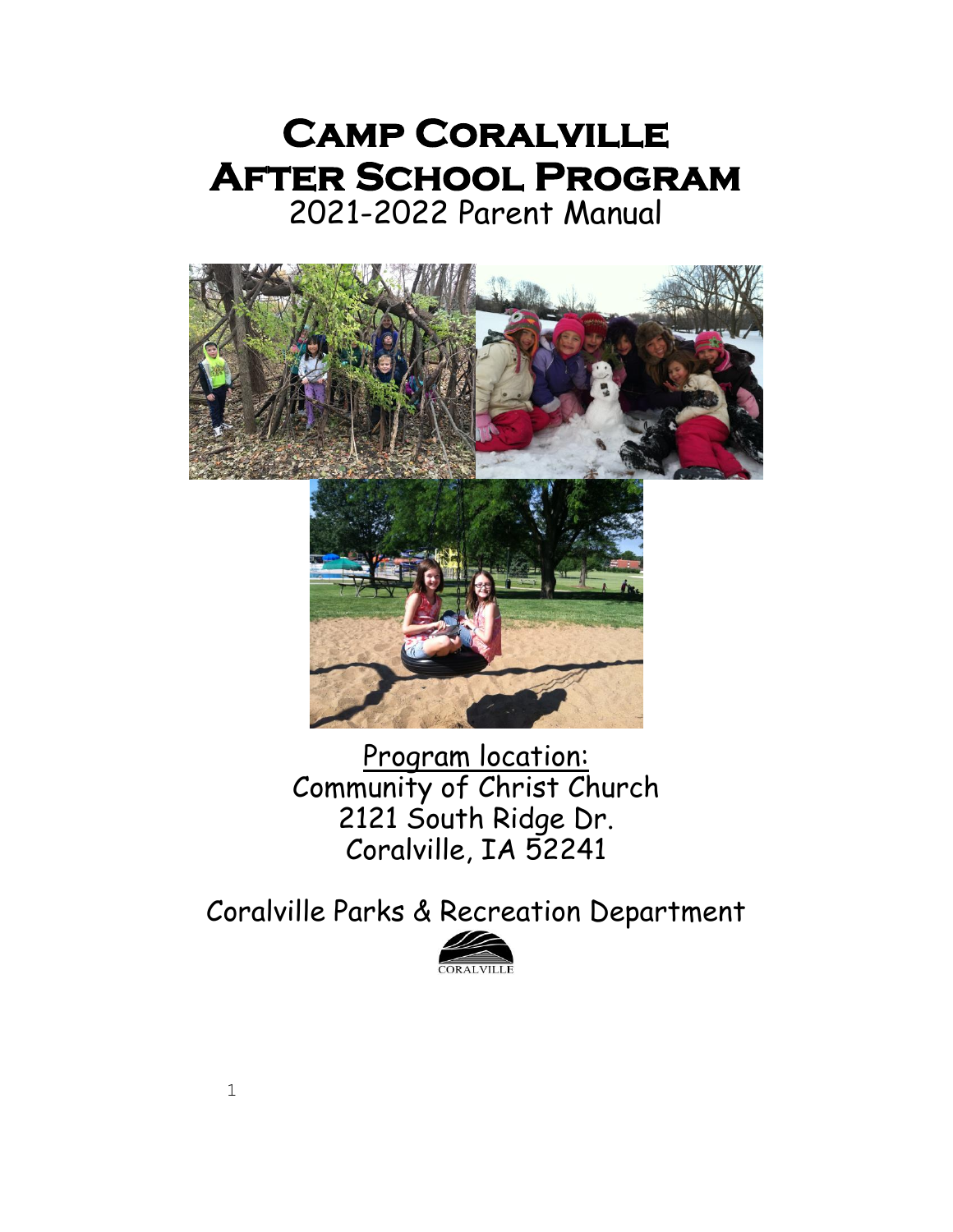# Camp Coralville After School Program 2021-2022 Parent Manual

# *I. Administration*

## **A. Purpose and Philosophy**

Coralville Parks and Recreation Before & After School programs are an opportunity for children to participate in recreational and social activities in a safe and supervised environment. Youth are encouraged to participate in activities that teach lifelong leisure skills and help each child to feel confident in his/her out of school time choices. Children will have the opportunity to try many recreation activities as well as help in the planning of the activities they and their peers will participate in. The programs also work with the local schools to reinforce concepts of the student's academic day in the learning of activities of daily living. Through this process, children will build self-esteem and life planning skills, which will benefit their growth.

Camp Coralville After School Program is an offsite after school program which is held in the basement of the Community of Christ Church & the Coralville Recreation Center. Community of Christ Church is located near the North Ridge Park will be the home-base where the program will meet each day, have snack, and then, depending on the activity, either utilize Community of Christ gym and community room or North Ridge Park. On certain days we will have program located at the Coralville Recreation Center to do activities such as a monthly swim day.

# **B. Organization and Governing Body**

Before & After School Program Chain

Parents & Children Youth Counselors Site Manager Recreation Program Coordinator – Beth Downing Recreation Program Supervisor – Amy Erickson Recreation Superintendent – Scott Prochaska Director of Parks & Recreation – Sherri Proud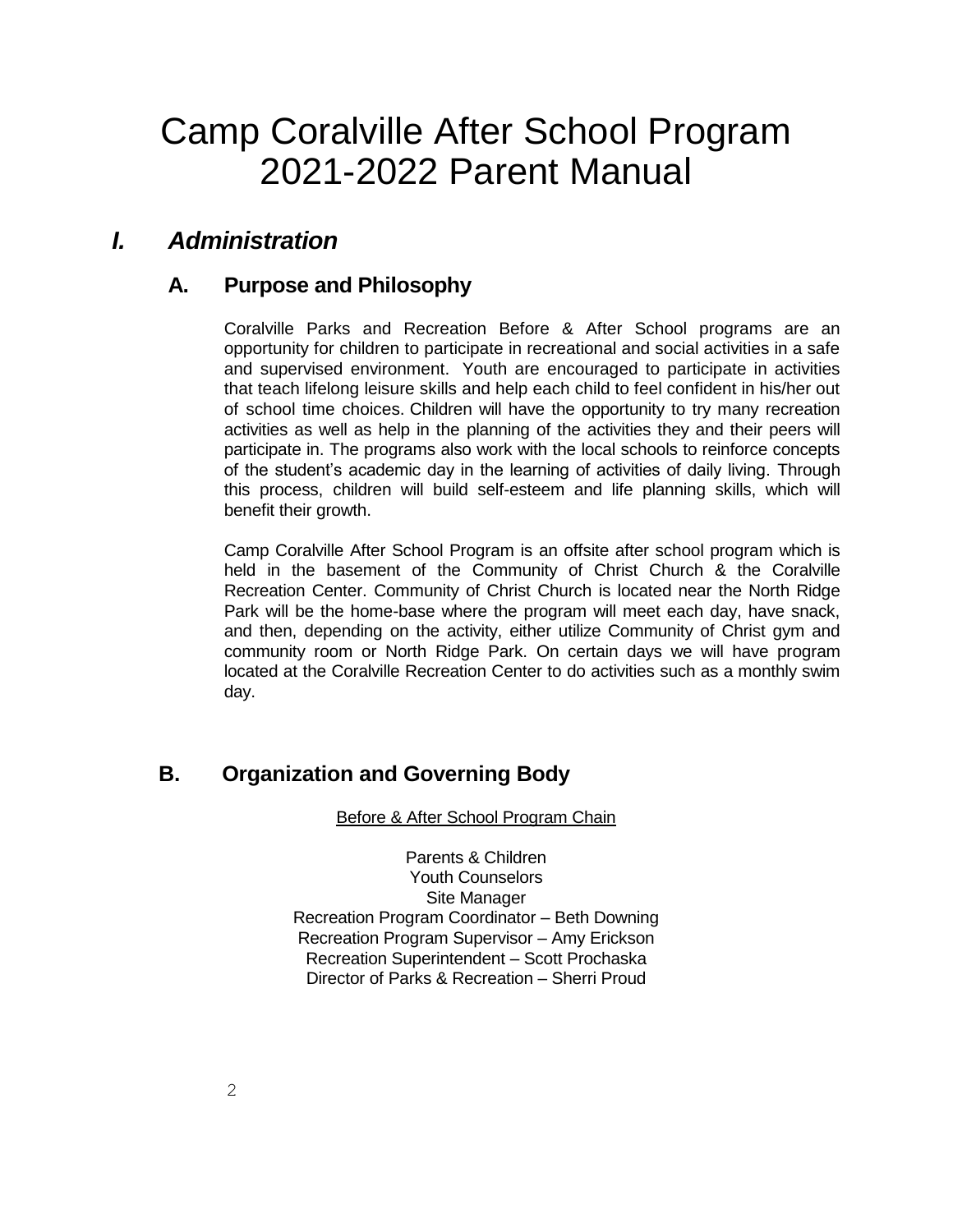The Recreation Program Coordinator will be in charge of the program and will employ a Site Manager and 4-5 additional part-time staff members to help facilitate the activities and supervise the children. State law requires a staff ratio of 1:15, but our goal is to maintain a ratio of at least 1:10.

At times, volunteer help may be used from Northwest Jr. High, West High or University of Iowa classes. At no time is a volunteer allowed to interact with children without direct supervision from a staff member. For adults wishing to volunteer, we will follow the volunteer procedures established by ICCSD and noted on the Iowa City Community Schools website. Prior to allowing persons to volunteer, the Program Coordinator will complete a check through the Iowa Criminal Courts & Iowa Registered Sex Offender lists, as well as complete a background check with the Iowa Department of Criminal Investigation.

The Before & After School Program will receive guidance from the Coralville Parks and Recreation Commission, a volunteer board of citizens. The Commission reviews and recommends to the city council policies, rules and budgets relating to the parks, playgrounds, and recreation programs of the department. They meet on the third Monday of each month.

#### C. **Enrollment and Re-Enrollment**

Program re-registration will take place in January/February for the following school year. Current participants will have a 30-day designated period to re-register for the program, as well as register any incoming siblings.

A \$30, non-refundable, enrollment fee will be collected for each child at the time of registration to reserve a position. This fee will not be applicable towards tuition and is used each year to purchase new games and equipment.

Camp Coralville ASP will begin taking waiting list applications on the Kindergarten Registration date for ICCSD for the subsequent school year. Camp Coralville ASP will accept applications from new families interested in a position at program for 30 days. A lottery list will be generated from the pool of applicants on April  $1<sup>st</sup>$ . Positions available at the program will be offered to the family based on the lottery draw order.

Once the program is full, a waiting list will be started. Families may be added to the waiting list on a first come, first serve basis following the initial lottery draw. The waiting list will be wiped clean at the end of February of each school year. Families interested in the program may resubmit an application for the following school year.

If a family declines a position when offered, the family will be removed from the waiting list.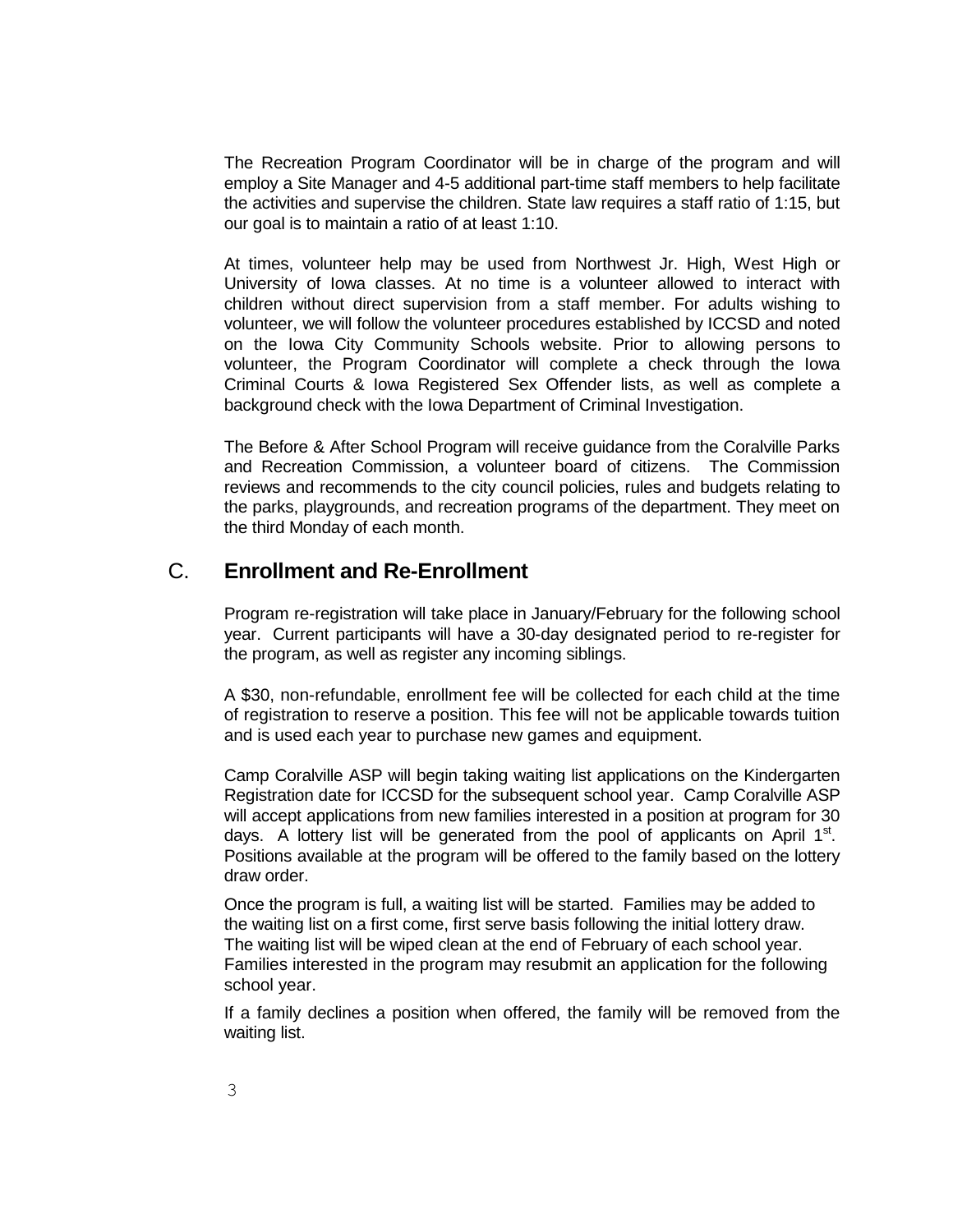For a detailed timeline of the BASP Waiting List Policy, go to [www.coralville.org](http://www.coralville.org/)

# **D. Funding, Fees, and Tax I.D.**

A \$30, non-refundable, enrollment fee will be collected for each child at the time of registration to reserve a position. This fee will not be applicable towards tuition and is used each year to purchase new games and equipment.

| Monthly Fees for the 2021-2022 School Year: |       |
|---------------------------------------------|-------|
| After School Program                        | \$220 |
| Before & After School Program               | \$255 |

Monthly tuition payments may be paid by the method of:

- Paying with cash or check at the front desk of the recreation center OR dropping payment off to your program location.
- Signing up for the ACH option (automatic withdrawal)
- We do not accept credit or debit cards for monthly tuition payments. You can use credit or debit cards when paying the re-enrollment fee or for no school day registrations.

Checks are to be made out to the **City of Coralville**. All receipts will be emailed to you at the time of the transaction. After that time, it is the responsibility of the payer to locate and print their receipts from their email accounts or logging into their ActiveNet account.

We reserve the right to alter the terms of this agreement as needed. We will give able notice when making changes whenever possible.

#### ActiveNet/ Monthly Tuition Receipt's

If you choose to pay your tuition monthly by cash or check (not ACH / automatic withdrawal), then you can access your yearly receipt all together by following these steps.

- Go to our online site by using this website address: <https://apm.activecommunities.com/coralvillerecreation>
- Click log in and enter your username and password. If you do not know your username and password you will need to call the Coralville Recreation Center at 319-248-1750 to get help accessing this information.
- Once logged in, go print tax receipts and you will be able to choose which family member(s) to print tax information for. If more than one person in a family made the monthly payments then all parents need to be added to the list of family members to print tax information for to have a complete tax report.

When necessary fees for any June and August ASP dates, will be determined by the Recreation Superintendent.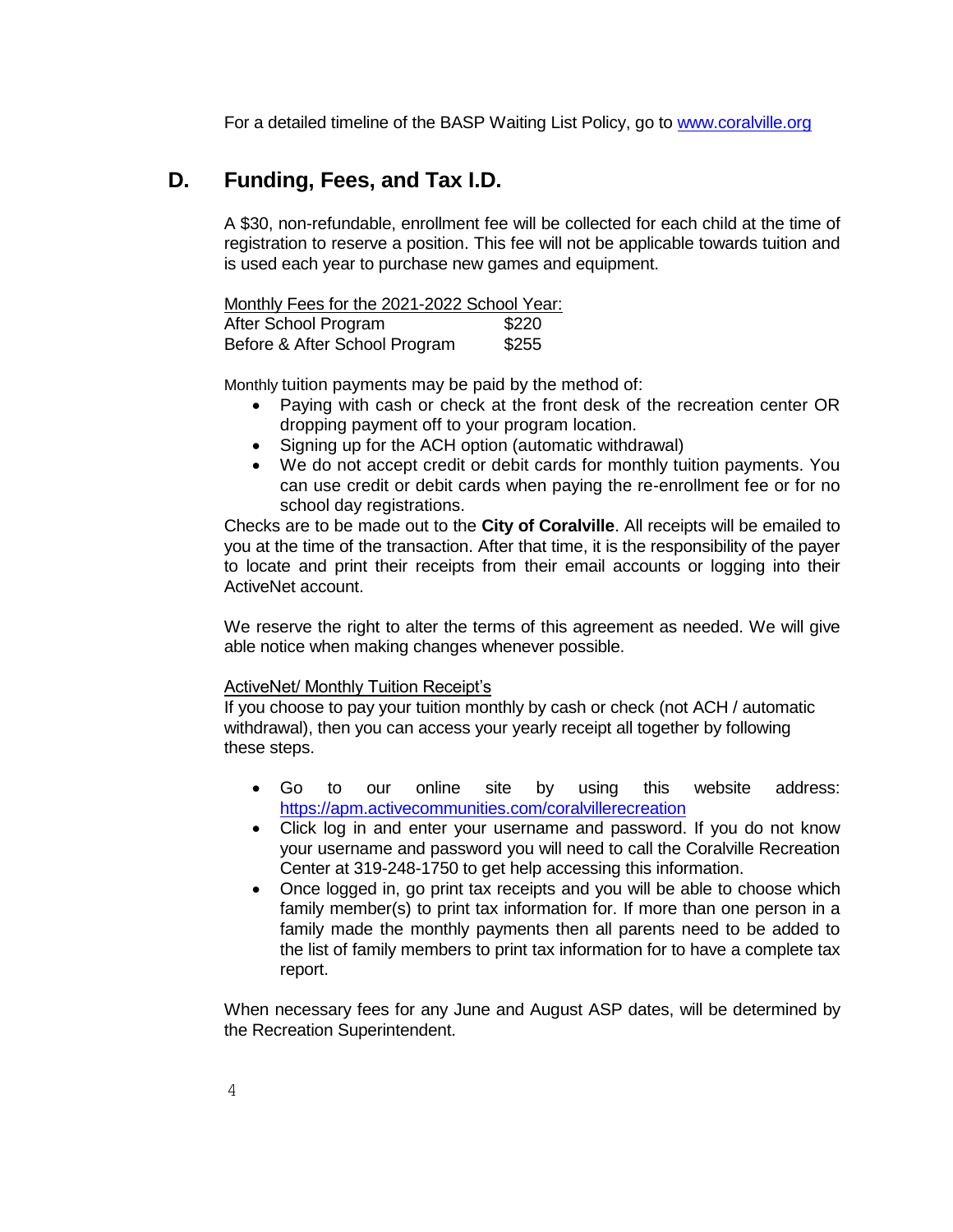Fees are due on the first of the month. If tuition is not paid by the  $7<sup>th</sup>$  of the month, a late fee of \$10 will be charged. If tuition is not paid by the  $15<sup>th</sup>$  of the month, your child(ren) will be suspended from the program until fees are paid in full. Your child's position could be forfeited to another interested participant. If a child withdraws or is discharged from the program, fees are due for the remainder of that month. See section E for more information on withdrawing from Camp Coralville ASP.

#### 2021-2022 Monthly Tuition Fees

| <b>Service Type</b> | <b>Full Tuition</b> | 50% (Reduced<br>Lunch) | 25% (Free Lunch) |
|---------------------|---------------------|------------------------|------------------|
| <b>After Only</b>   | \$220               | \$110                  | \$55             |
| Before & After      | \$255               | \$127.50               | \$63.75          |
| School Program      |                     |                        |                  |

#### Scholarship / Tuition Assistance

We have limited scholarships available based upon eligibility of free or reduced lunch or child care assistance. For more information, speak with the Recreation Program Coordinator or visit the Coralville Parks & Recreation website – [www.coralville.org](http://www.coralville.org/) ; Before or After School Tab.

#### Early/Late Fees

An early fee of \$1 per every 1 minute early will be assessed before 7:00 a.m. A late fee of \$1 per every 1 minute will be assessed after 5:45 p.m. Early/late fees are to be paid at the time of drop-off/pick-up.

Please call or text our camp phone(s) if you know your child will be absent. A child(ren) who is left at the Camp Coralville After School Program past 6:15 p.m. will be considered an abandoned child and the staff reserves the right to call the police department. At the discretion of the Recreation Program Coordinator, dismissal from program may result if more than 3 overtime charges occur in less than a three month period.

#### Federal Tax I.D.

The Federal Tax I.D. number for the City of Coralville is **#42-6004814**. This number can be used to claim childcare costs on income taxes.

#### **E. Withdraw from Program**

Withdrawal from the program requires a written statement 30 days in advance of the last day. Parent/Family is responsible for the payment of tuition for the remaining 30 days of program. **Withdrawal from the program is not allowed after February 15 of the current school year. Parent/Family is responsible for the remaining months tuition until the end of the current school year.**

#### **F. Program Hours**

The hours of operation will be: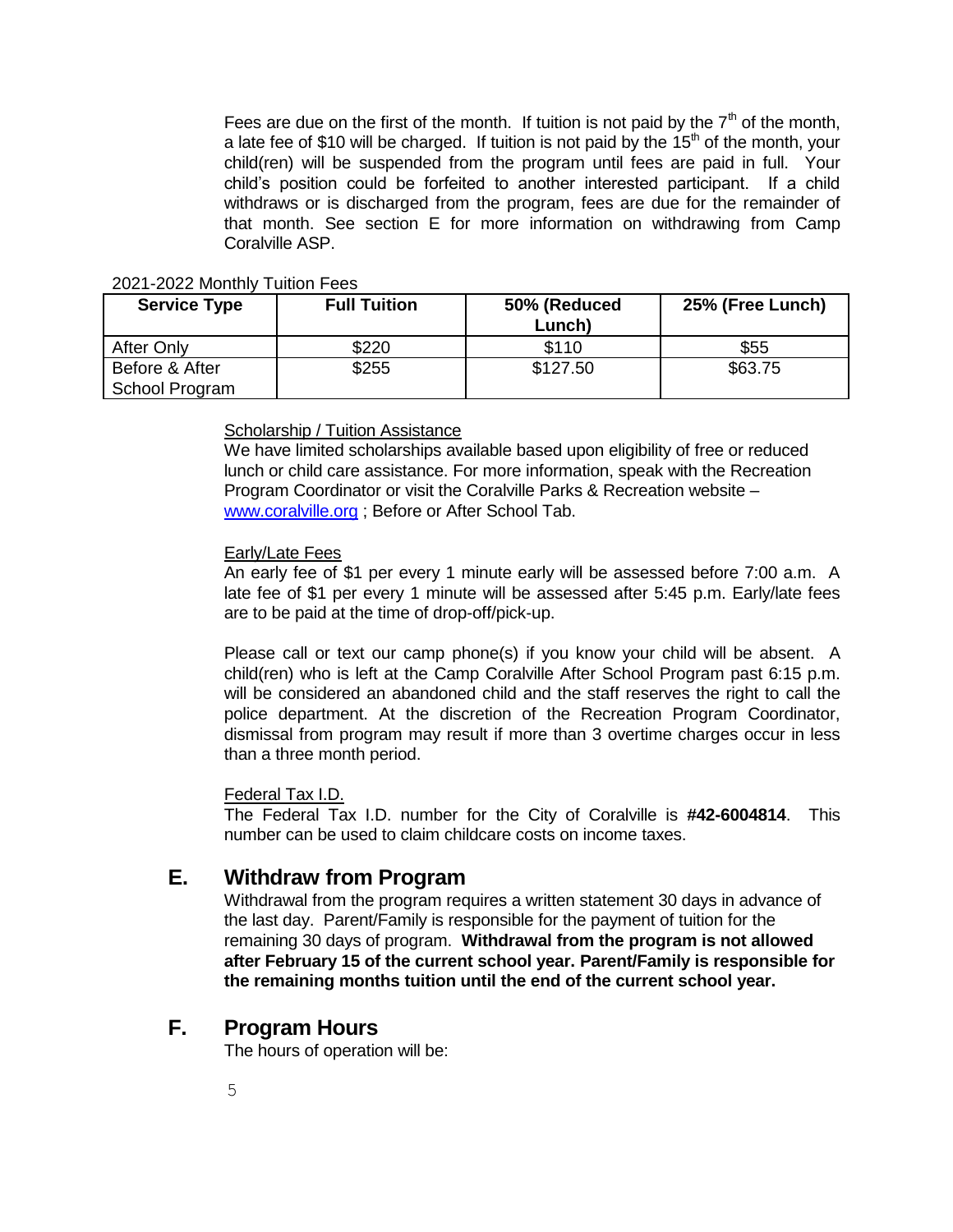After School Program-Mon/Tue/Wed/Fri 2:55-5:45 p.m. After School Program-Thursday 1:55-5:45 p.m. All Day No School Day - 7:30 a.m.-5:30 p.m. *Dates determined per current ICCSD Calendar – see dates listed below*

Camp Coralville After School Program will be held each day the Iowa City Community School District holds school.

#### **Please call or text our camp phones for any absences.**

- Camp Coralville Cell Phone **319-430-5455**
- Recreation Program Coordinator **319-248-1750**.

#### No School Days

For ICCSD scheduled no school days, participants will have the opportunity to sign up for all day programming offered by Camp Coralville A.S.P. For days offered, Coralville Parks and Recreation Programs may combine together at one of their BASP sites. This may include Norman Borlaug, Kate Wickham, James Van Allen Elementary's or the Coralville Recreation Center. Sign-up sheets with locations and field trips will be released in September for the October –January dates and mid-January for the February– May dates.

# **Fees for No School Days Local Field Trip Days \$40\***

#### **Out of the Area Field Trip Days \$50\***

#### *\*There is an additional \$10 fee added if registration happens within one week of the no school date.*

Scheduled no school dates that Camp Coralville will offer programming for the 2021-2022 school year are:

- $\bullet$  Nov. 2
- $\bullet$  Nov. 17
- Dec. 20
- $\bullet$  Dec. 21
- $\bullet$  Dec. 22
- $•$  Mar. 1
- Mar. 14-17 (M-TH)

No School Day fees must be paid at the time of registration. Cancellations made less than 7 days in advance will not receive a refund but instead money will be put on account for the family to use on a different program through the recreation center.

An agenda will be sent out to all families registered one week in advance, listing location of program and what is necessary to send for all planned activities. Parents are responsible for providing a nutritious sack lunch for their child on these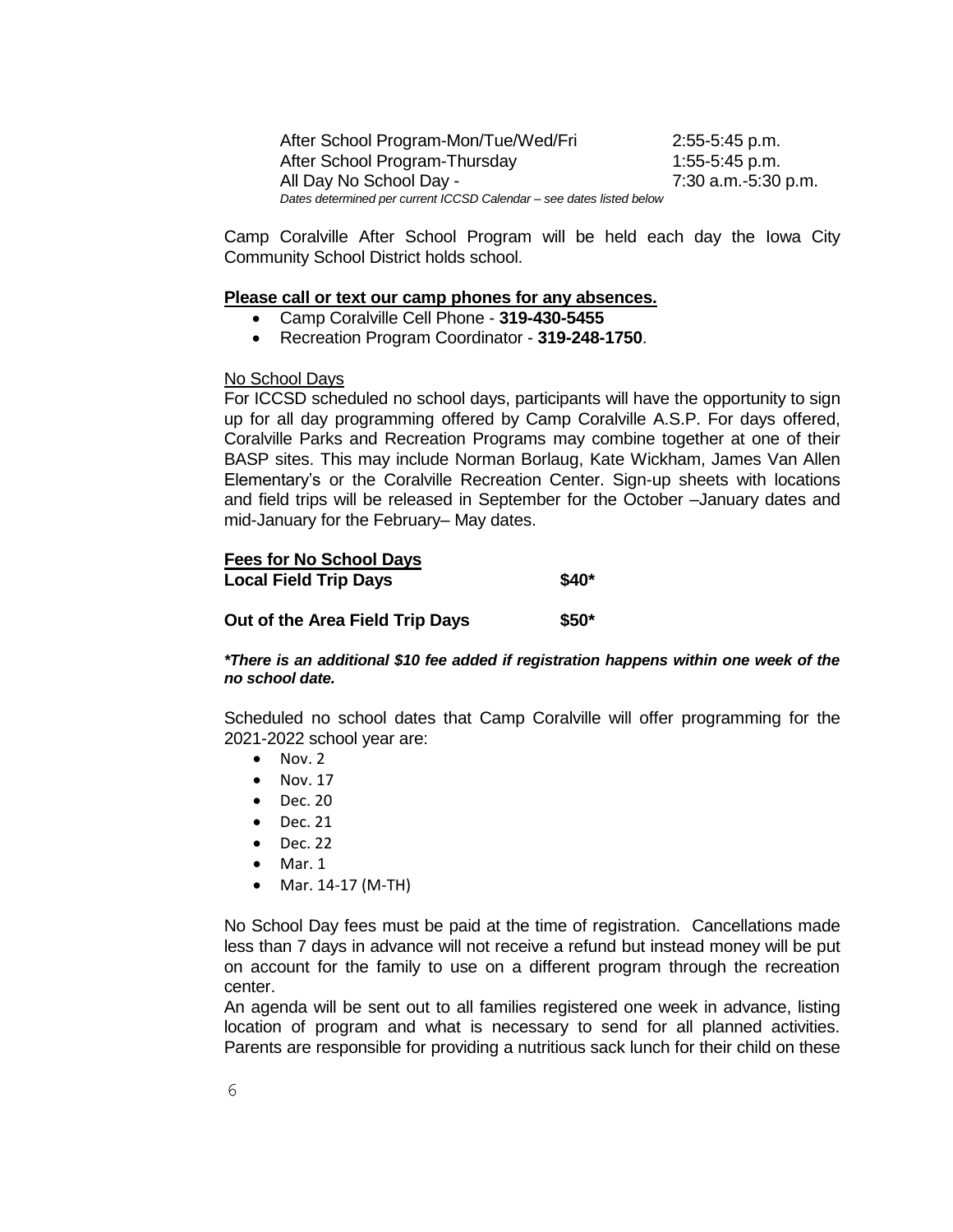days.

## **G. Inclement Weather**

**In the event of a school cancellation due to inclement weather or for other reasons, after school program will not be held.** Camp Coralville respects the same reasons that the ICCSD felt it was not safe to have children in school.

#### **Inclement Weather Procedures**

- Camp Coralville **WILL NOT** hold program if school is canceled for the day.
- The after school program **WILL NOT** be held if school is released early due to inclement weather or for other emergency reasons.
- If the school district declares all after school activities are canceled, that now includes all before and after school programs as well. Camp Coralville After School Program **WILL NOT** be held on days when the school district cancels all after school activities.

If program is already in progress, or on a No School Day, and inclement weather or other conditions arise, the Recreation Coordinator will consult with the Recreation Superintendent. If after a review of the local weather forecasts and advisories, and it is felt that program should be closed, parents will be phoned to pick up their child(ren). An announcement will be sent out to all parents by email. The staff shall remain on site until all children are picked up. Staff will not transport children.

#### **H. Insurance**

In recreation programs, each participant realizes the inherent risks involved in the program and appreciates the nature of these tasks. The City of Coralville provides no medical insurance to participants. ICCSD students may sign up for accident insurance in the fall of each year. Families who wish to enroll should contact their school office.

### **I. Visitors and Access**

Guardians are welcome to observe the Camp Coralville After School Program. Please contact the Recreation Program Coordinator if you would like to visit program. We will provide you with a visitor's badge and have you sign in. Guardians shall be afforded unlimited access to their child(ren) and to the provider caring for their child(ren) during the program's hours of operation unless parental contact is prohibited by court order. A copy of this court order needs to be provided to the program and all staff will be informed of the court order. The police will be called if a parent comes to program who is ordered to stay away from a child.

# **J. Photo/Video Release**

Participants in programs of the Coralville Parks and Recreation Department permit the taking of photos and videotapes of themselves and their children during City sponsored activities for publication and use as the Department deems necessary.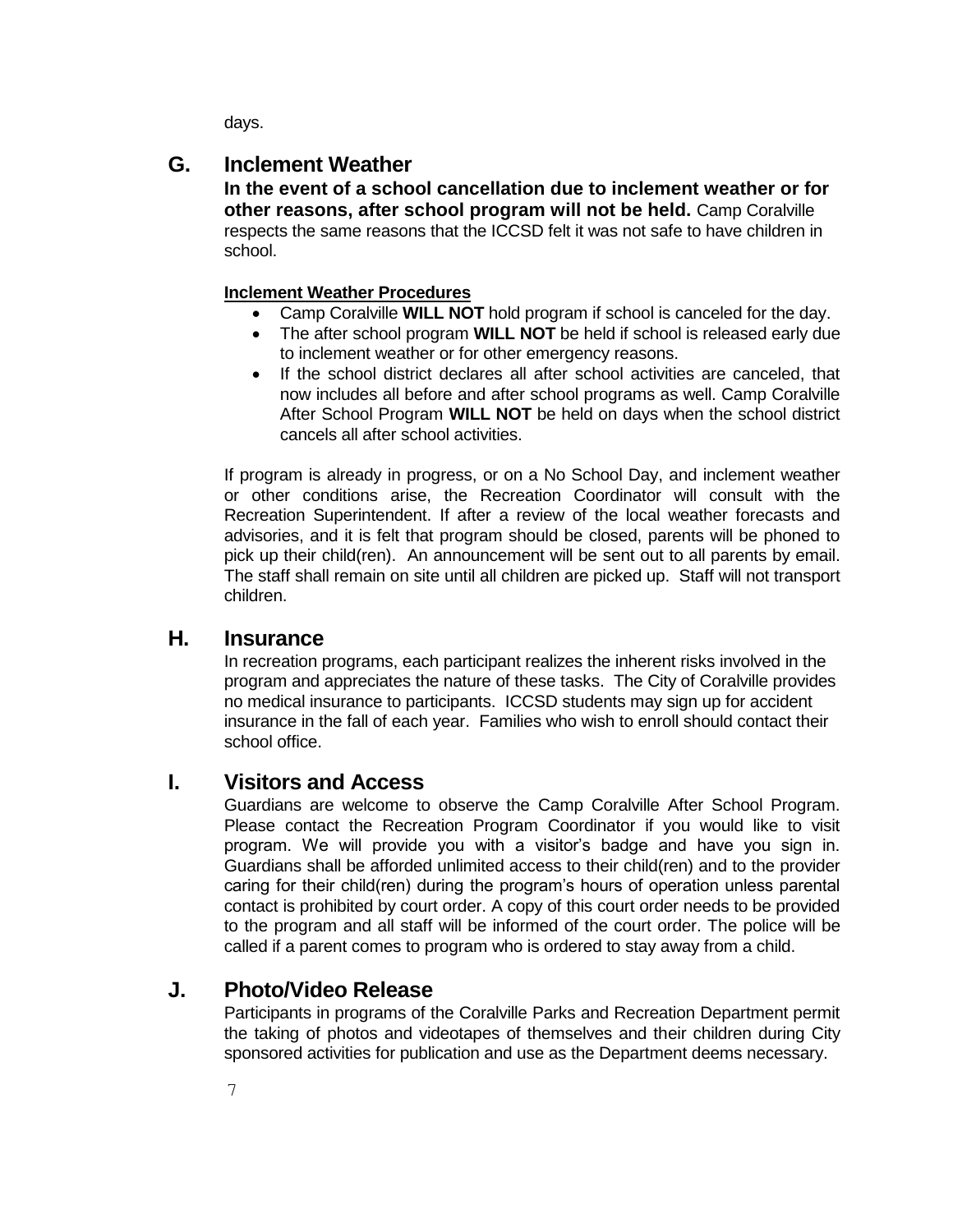### **K. Summer Program**

The participants of Coralville ASP's have the opportunity for prior enrollment in the SPARK Day Camp over any public application. SPARK (**S**ummer **P**arks **A**nd **R**ec **K**ids) Day Camp is a recreational day camp held for 9-10 weeks (depending on how the ICCSD calendar falls for that year). Enrollment takes place late February-March.

# *II. Enrollment Process and Policies*

### **A. ePACT Student Enrollment Information and Payment Form**

Once the participant(s) registration fee has been entered into our computer system the guardian will then receive an invitation to create a profile for the participant(s) from ePACT. Guardians will need to accept and completely fill out the online registration in order to complete the enrollment in Camp Coralville After School Program.

 The following forms must be filled out and returned to the Recreation Program Coordinator before attending. These forms are not completed electronically & must be updated yearly.

1. Registration form w/fee attached

2. Automated withdrawal authorization form

### **B. Health and Medication**

When children enter the program, staff will have direct contact with each child upon arrival to insure the child's health and safety are adequate. Staff members will express any concerns of a particular child's health status with the Recreation Program Coordinator or Site Manger.

If your child has any one of the following conditions, you will be notified to pick up your child as soon as possible:

- contagious disease or illness
- fever of 100.4 degrees or more
- vomiting or diarrhea
- accident requiring medical attention

In case of a medical or dental emergency, accident or illness, guardian(s) of the child will be called immediately. In a serious case, the child will be taken by ambulance to the hospital indicated in ePACT with parents being notified as quickly as possible.

If a child requires medication during Camp Coralville After School Program hours, the medication consent must be updated in ePACT. Only a 30 day supply will be kept on hand. Medication must be in its original bottle or a duplicate bottle with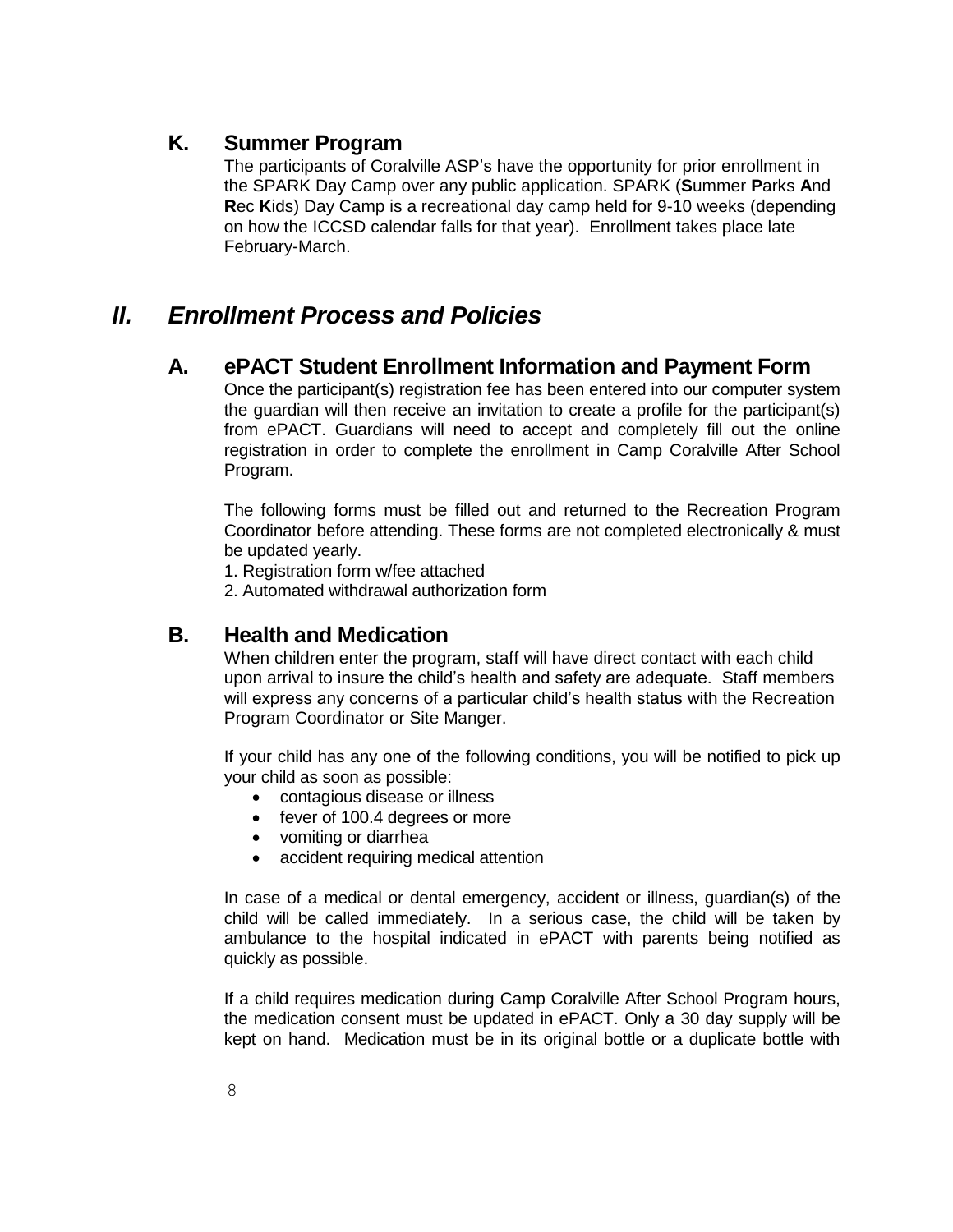name of prescription, child's name, dosage instructions, and physician's name. All medication should be in doses or child should be able to pour/administer dose. Staff members are not allowed to give dosage, i.e. pour medication into a spoon.

#### **Any medication administered during the program requires doctor's permission, including over the counter medication.**

If a child attending the program has been diagnosed with a communicable disease or virus, the program must be notified as soon as possible. Example: Chicken pox, strep throat, pink eye, etc. The program will email all families enrolled in the program so that they are aware of the disease or virus outbreak. No names of any child will be released.

#### **C. Bathroom Expectations**

Students in attendance of Camp Coralville ASP are expected to use the bathroom independently, with limited prompts from the program staff. If your child is susceptible to occasional bathroom accidents, we ask that you please keep a spare change of clothes in your child's school bag.

#### **D. Pick up/Drop off**

Persons picking up your child(ren) from Camp Coralville must be listed on your child's ePACT profile. We will have a staff member inside the camp entrance by 4:15 p.m. each afternoon. If you pick up prior to 4:15 p.m. you will need to use the walkie talkie to radio your child from program. Staff will assist your child with gathering their things and they will meet you in the front room or outside of the church.

If a temporary change in pick up is made, a written note, email, text or phone call must come from the child's parents and, when applicable, given to the Recreation Program Coordinator or Site Manager before the new pick up person can pick up the child from program.

#### **E. Absences**

**If your child will be absent from school and/or will not be attending the After School Program please make sure to text/call your program location cell phone and leave a message communicating this information to us.** This will enable us to know who we are picking up at the school. If your child does not arrive to the ASP pick up spot by 2:55 p.m. / 1:55 p.m.; we will contact the school office and make an attempt to find the child in the school. Our final effort will be to call and leave a message for one or both parents letting them know of the situation. If he/she has not arrived by 3:05 p.m., we will depart to after school program.

#### **Camp Coralville Cell Phone # : 319-430-5455**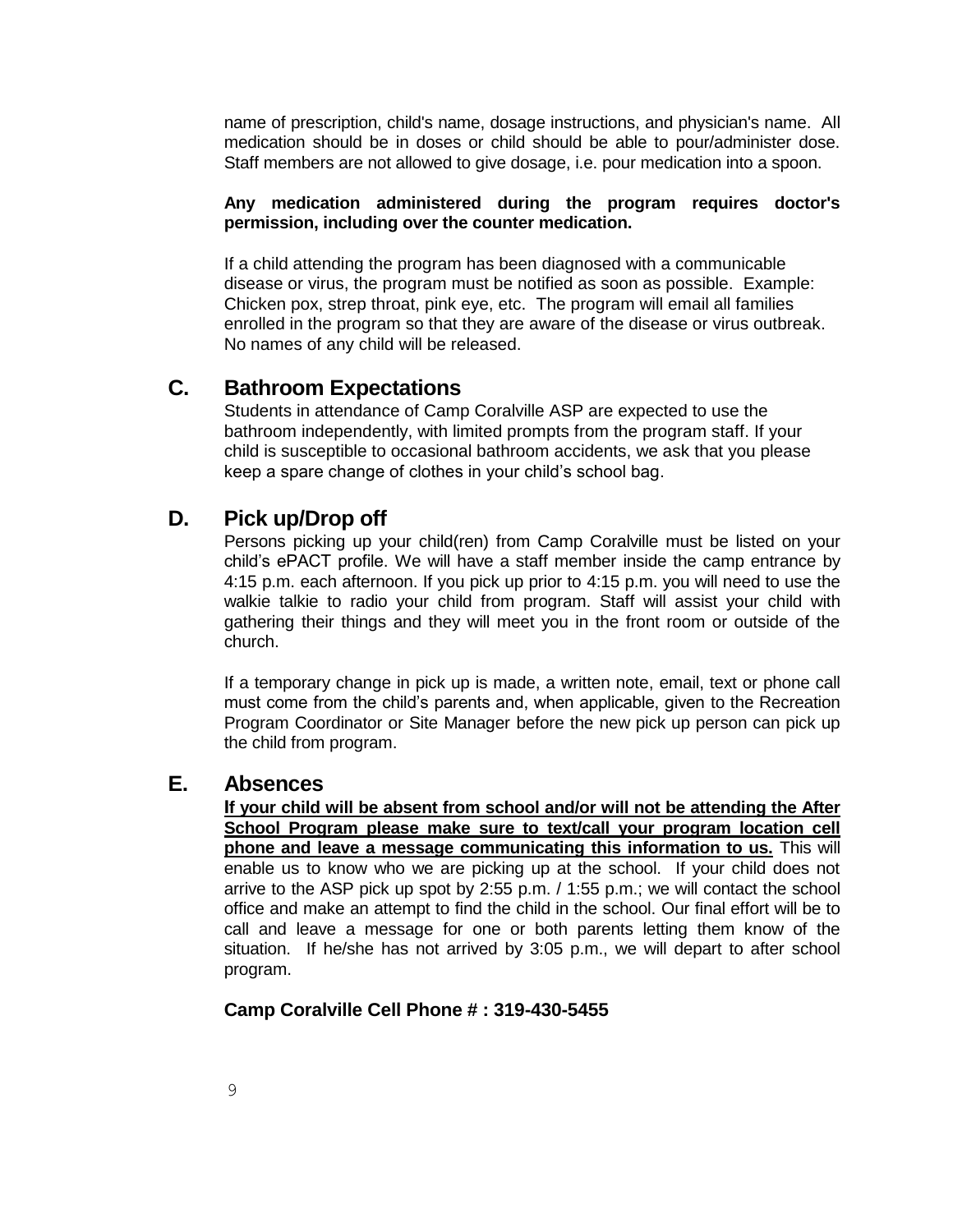# **F. Transportation**

**Kirkwood**- All campers will meet the Camp Coralville staff outside the gym or outside near the bike rack depending on the schools Covid-19 procedures. Upon arrival of the City of Coralville vehicle, campers and staff will be transported to the Community of Christ Church.

**Central-** All campers will meet the Camp Coralville staff inside the school near the fish tank or outside of the school at the picnic tables dependent on the schools Covid-19 procedures. Upon arrival of the City of Coralville vehicle, campers and staff will be transported to the Community of Christ Church.

**Wickham-** All campers will go directly to the front of the school where they will locate the City of Coralville vehicle to be transported to the Community of Christ Church.

When available, all children will use seatbelts, and no child under 12 years of age will be allowed to occupy the front seat without written permission from a parent beforehand. In the van, children in Kindergarten and  $1<sup>st</sup>$  grade will ride in a booster seat unless the child weighs over 80 lbs or is taller than 4' 7". Campers are transported by 1-2 staff members in van/bus from school to Camp Coralville. Camp Coralville campers are encouraged to bring quiet activities such as a book, notebook, or homework in their back packs each afternoon.

All children should be dressed appropriately daily (jackets, boots, hats, gloves, scarves) for being out in the weather. Children will be requested to wear coats or zip them whenever the staff feel it should be required for the weather.

Students from schools other than Kirkwood, Central, or Wickham Elementary' s are invited to participate in the Camp Coralville After School Program but must provide their own transportation to and from school. No school days may also affect children from other schools as we may be on field trips during normal program hours. Alternate arrangements made for these children are the responsibility of the parent.

# **G. Toys and Games**

Friday will be the designated day of the week that a child can bring a toy from home and play with at ASP (See monthly calendars for additional dates). Toys from home may include electronic hand-held games, i-pods, board games, stuffed animals, etc…; but no laptop computers. Please be sure that your child's toys are clearly marked with his/her name and send only one toy at a time. Camp Coralville A.S.P. and the Coralville Parks and Recreation Department are not responsible for lost, broken, or stolen items.

If your child's electronic device has Wi-Fi capability, please discuss with your child expectations for use of the device. All electronics that can be connected to Wi-Fi and all games brought to program need to be rated E for everyone and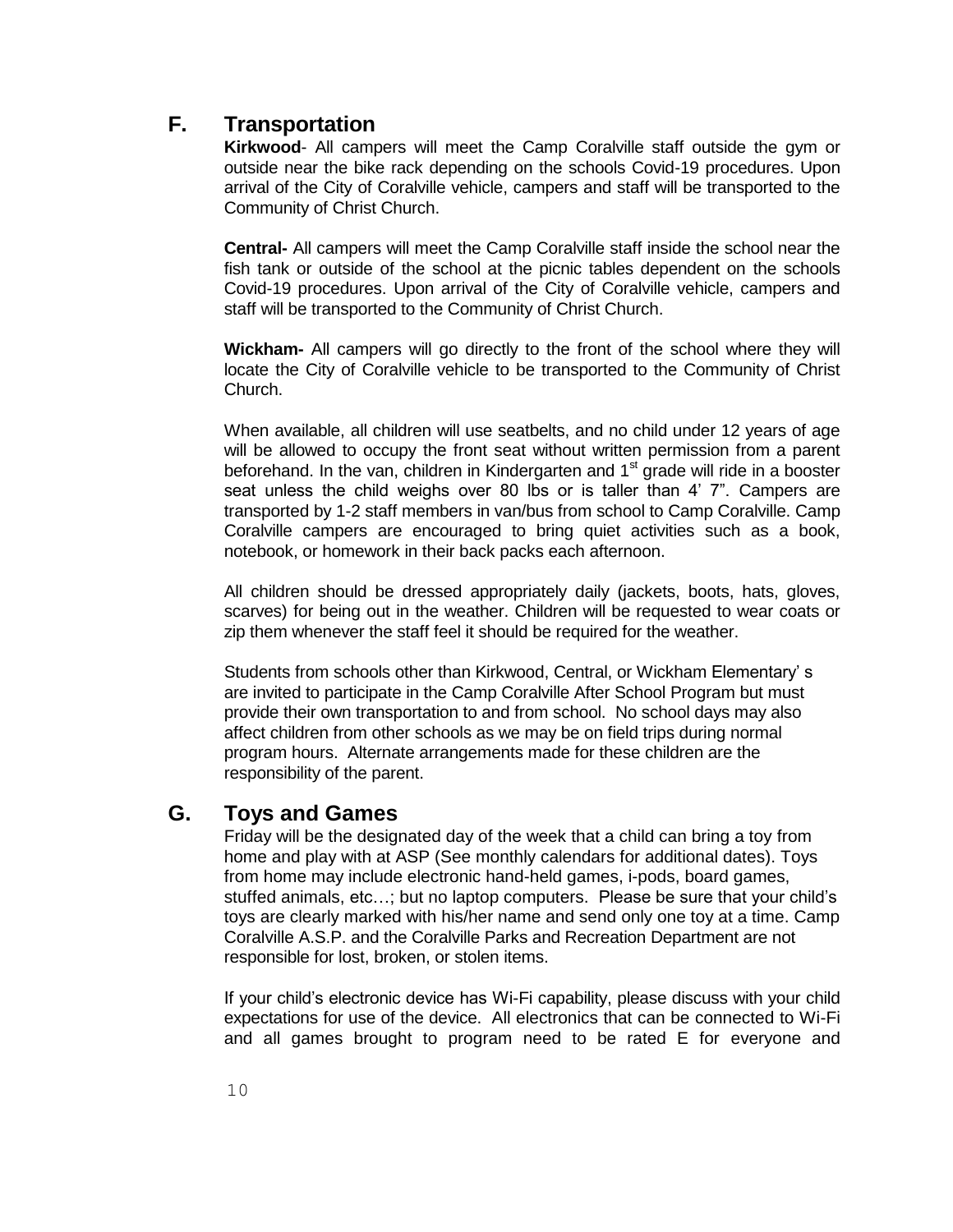appropriate for program. If the staff determines that a child is playing an inappropriate game or watching something that is not deemed appropriate for program, the electronic will be taken away and returned to the child's parents at pick up at the end of the day. *Free Play Day is a privilege; Camp Coralville ASP reserves the right to restrict the privilege if deemed necessary.*

#### **H. Sunscreen**

Sunscreen can be provided by the parent and staff will assist children to apply before the after school program. Parents should inform the Program Coordinator if sunscreen needs to be applied at ASP.

## **I. Cell Phone**

Children will only be able to use their cell phones at the discretion of the Recreation Coordinator/Site Manager. They will need to remain in bags and out of sight while at program.

# *III. Staffing and Activities*

## **A. Staff Members**

Staff members must be high school graduates or equivalent and it is preferred that they have 2 years experience in childcare, elementary education, or other related areas. They are required to maintain certification in First Aid and CPR, Child Abuse Mandatory Reporting, and attend other department trainings as required. Prior to hiring a new staff member, the Program Coordinator will complete a check on all potential employees through the Iowa Criminal Courts & Iowa Registered Sex Offender lists, as well as complete a background check with the Iowa Department of Criminal Investigation. Volunteers are also subject to these checks before entering program.

Upon hire, a staff member will receive an orientation. Check off sheets will be completed for the appropriate area, verifying that they have received training on the various equipment and/or chemicals that they may have to use, mandatory reporting requirements, emergency procedures, discipline policy, and other policies governing the programs. The staff will also be "buddied" up with another counselor for a training period to be determined by the supervisor. During this time they will also receive an orientation for Bloodborne Pathogens and Exposure Control equipment and schedule Universal Precautions training with the Recreation Program Coordinator.

Staff members for the After School Program will wear a staff shirt with the Coralville logo on all days but Fridays and will wear a nametag on their shirt or jacket every day. If a substitute counselor is present, children should look for these signs of identification.

Staff are **not** allowed to transport children in their personal vehicles for

11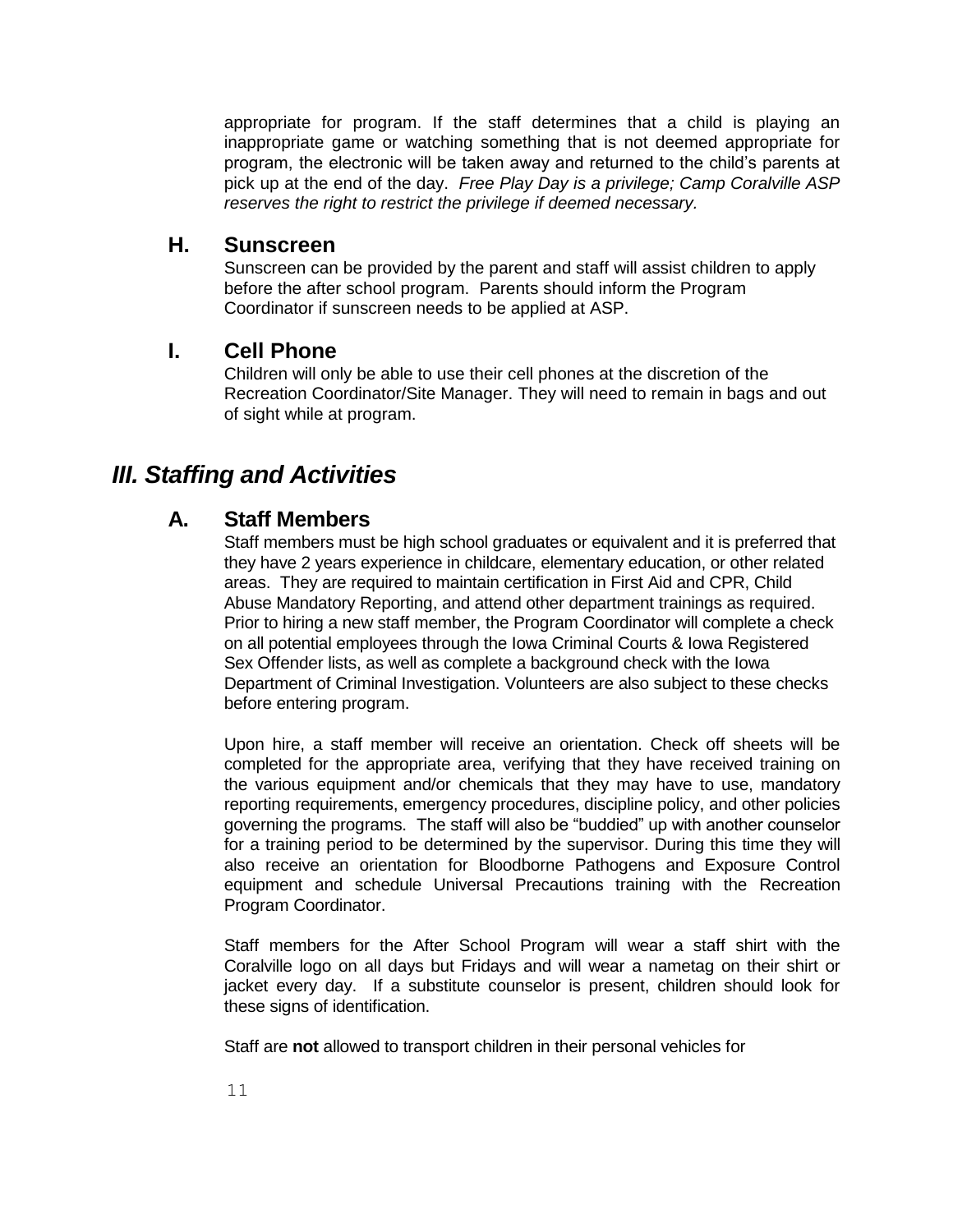emergencies or otherwise during work hours. If a staff member will be providing private childcare for a family and will be transporting the children, a permission note must be placed on file.

#### **B. Extracurricular Activities**

Written permission via email or a written note must be provided if a child is leaving the after school program for outings, birthday parties, etc with someone other than a person on the pick-up list. Items that will need to be included in the note will be: date, adult picking up, and phone number for that adult.

### **C. Field Trips**

Field trips may be taken periodically. Parents will be notified in writing at least one week prior to the trip. Field trip transportation may be by foot, by department van, Coralville Transit, or motor coach/school bus. No child under 12 years of age will be allowed to ride in the front seat of the van without parental consent first. This would require a note written and kept on file. Camp Coralville will provide booster seats for children in kindergarten and  $1<sup>st</sup>$  grade, unless the child weighs over 80 lbs or is taller than 4'7". All persons driving a department vehicle carrying children, will have a valid Class D Chauffeur's License on file.

Emergency medical consent forms are carried on all field trips and an extra staff member assists us on trips.

If a parent chooses not to have their child participate in a field trip, they will be responsible for making alternate arrangements.

### **D. General Activity Schedule**

Participants will swim at the Coralville Recreation Center indoor pool the \***4 th Thursday of every month (\*date is subject to change but will be noted on the monthly activity calendar)**. **Pick up for the after school program will be at the Coralville Recreation Center on these Thursdays**. Campers will need a swimsuit, towel, and plastic bag to put wet things in. If you do not want your child to swim for any reason, you should send a reading book or quiet activity in the child's backpack. *\*No electronics please.*

The program will utilize the playground at North Ridge Park, S.T. Morrison, as well as the trail system.

Kids will have the choice of participating in the activities of the day or an area will be designated to draw, color, read, and/or do homework. A monthly activity schedule will be posted, sent in emails to all families & available for pick up.

#### General Schedule

| 3:15          | Arrival of children                           |
|---------------|-----------------------------------------------|
| $3:15 - 3:45$ | Snack, Clean Up & Gym Time/Free Time/Homework |
| 4:00          | Announcements for the day                     |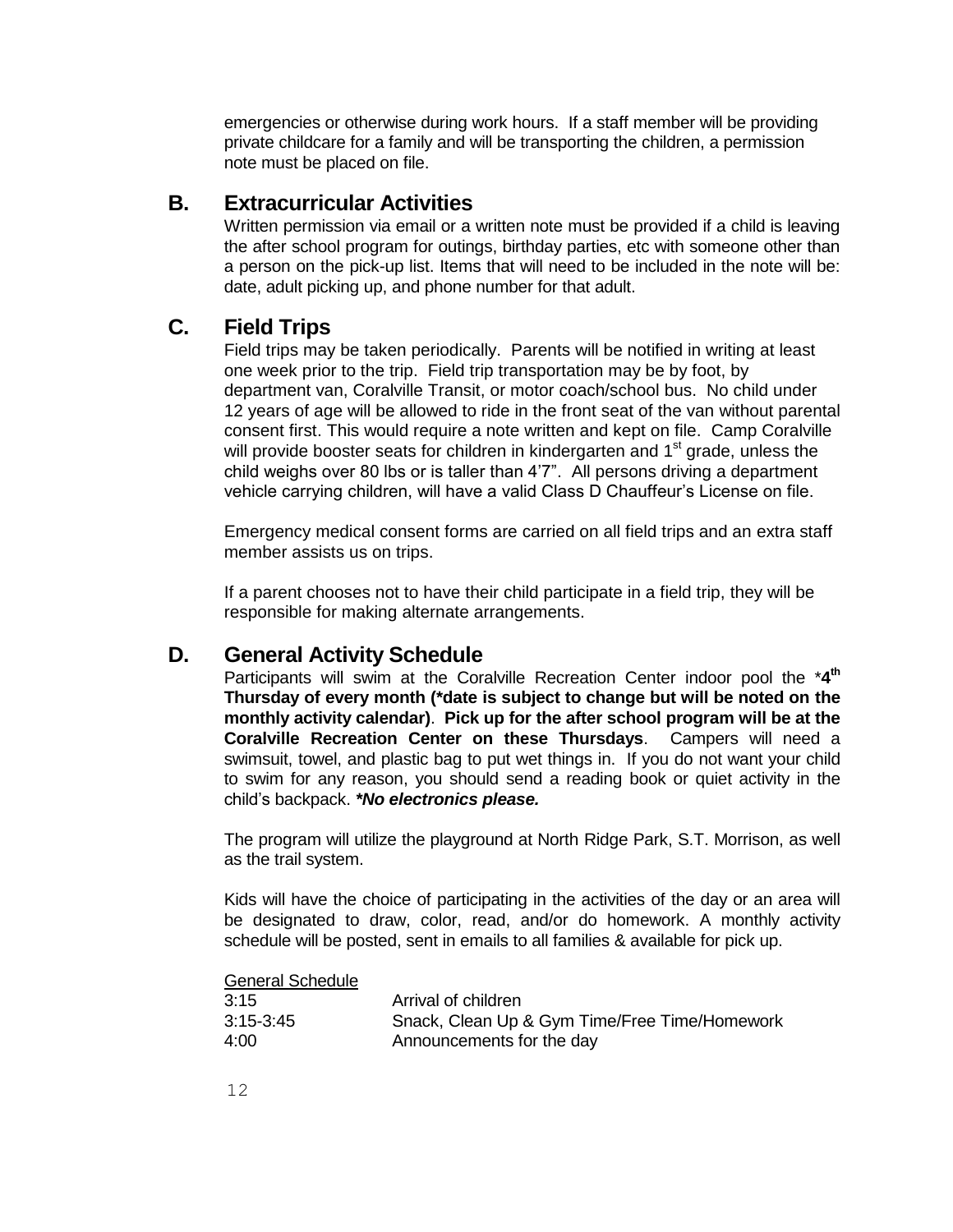#### 4:15 – 5:00 Craft/Game/Homework 5:00 – 5:45 Free Time *For Thursday's program, everything starts an hour earlier due to early dismissal and will include extra activities due to the difference in duration of program.*

On most days, there will be an opportunity to do homework with supervision from staff. Parents should lend input as to whether they want their child(ren) to have homework done before they are picked up.

Movies which are rated G or PG are occasionally shown at program as an activity option. Movies will be provided as an activity one to two times per month.

Once a month Camp Coralville has Mind Time. During this program the campers can choose to do their homework, STEM activity, play problem solving/ strategic games or working on some age/grade appropriate work sheets. Mind Time happens on Thursday afternoons.

Once a month the program does a community service project. These projects include but are not limited to collecting and donating winter clothing items or food items, making craft holiday items for the elderly, craft kits for the children's hospital, place mats for meals on wheels, or picking up garbage around the community.

#### **E. Snacks**

Camp Coralville After School Program follows the Smart Snacks in Schools standard published by USDA and required during the school day. The standard was set to instill healthy habits in children. The standard requires that food served must be whole grain-rich, a fruit, vegetable, dairy product or protein rich food. The foods served must also be low in calories, sodium, fat, and sugar. Camp Coralville After School Program snacks must have two food groups represented.

An after school snack is served between 3:15-4:00 p.m. depending on your program site and which school your child attends.

#### **Please provide a note to the Recreation Program Coordinator or Site Manager if your child cannot eat or drink certain foods and indicate on the medical information form.**

In special circumstances, we do not monitor or restrict parents from providing food from home for snack but we do not refrigerate and we do not allow food outside of designated eating times or locations.

For no school days, parents of campers must provide their own nutritious sack lunch.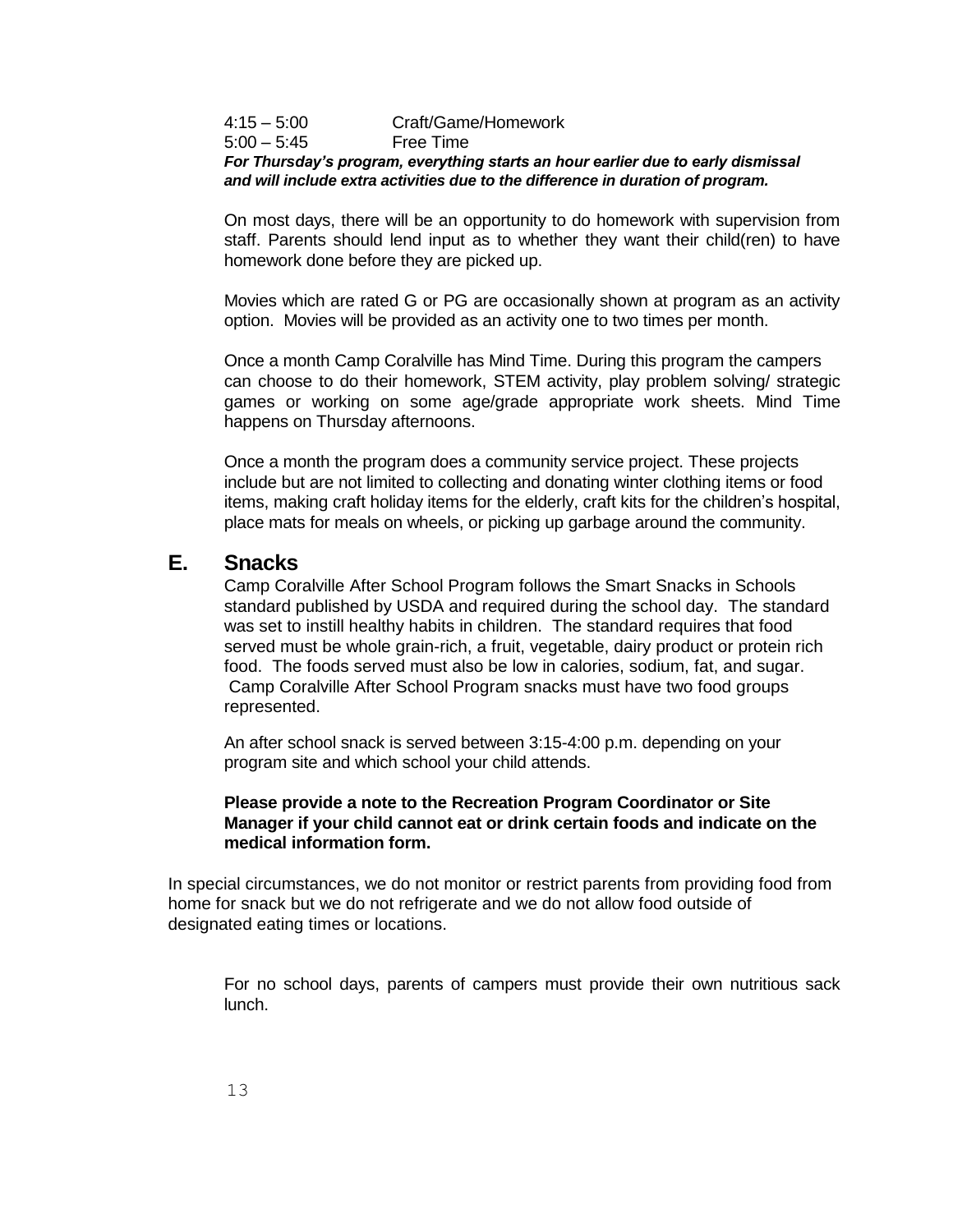After School Program Snack Menu Example:

Monday Wholegrain Goldfish crackers & a clementine Tuesday Fruit & yogurt parfait with granola Wednesday Carrots w/ ranch & whole wheat crackers Thursday Whole grain English Muffin pizzas Friday Trail Mix, (cereal, pretzels, animal crackers, raisins) \**All snacks are served with the option of milk or fruit juice\**

*Alternate served daily: assortment of wholegrain crackers, fruit, yogurt, or string cheese*

# *IV. Positive Guidance and Discipline*

## **A. Positive Guidance**

Program staff will encourage students to interact positively with peers and make good choices while at program. Staff Members will teach and model expectations for behavior. Whenever possible, staff will

assist children in working out their differences to determine both a cause and solution to conflict. Staff will remind children of the following steps when dealing with conflict:

- 1. **Ask the person to stop.**
- **2. Ignore the person.**
- **3. Walk Away.**
- **4. Tell an Adult.**

### **B. Note to Guardian, Behavior Report and Discharge**

The following system will be used for behavior improvement.

- *1.* First offense, the child will be given a warning and the staff person will talk to the child about the behavior expected of them. *If a behavior is deemed serious enough, it can warrant a Note to Guardian (Minor) or Behavior Report (Major) without warning.*
- 2. Second offense, the child will be asked to sit away from the group for a short period of time (5-10 minutes) and think about their actions. A staff person will again talk to the child about their behavior.
- 3. Third offense, the child will be removed from the area and asked to sit away from the group for 10-20 minutes (depending on the age of the child). The child will not be allowed to return to a particular activity for the remainder of the program time, such as gym time. Parents will be informed of the behavior upon pickup and a Note to Guardian (Minor) will be completed by the staff.
- *4.* A Behavior Report (Major) will be completed whenever a child becomes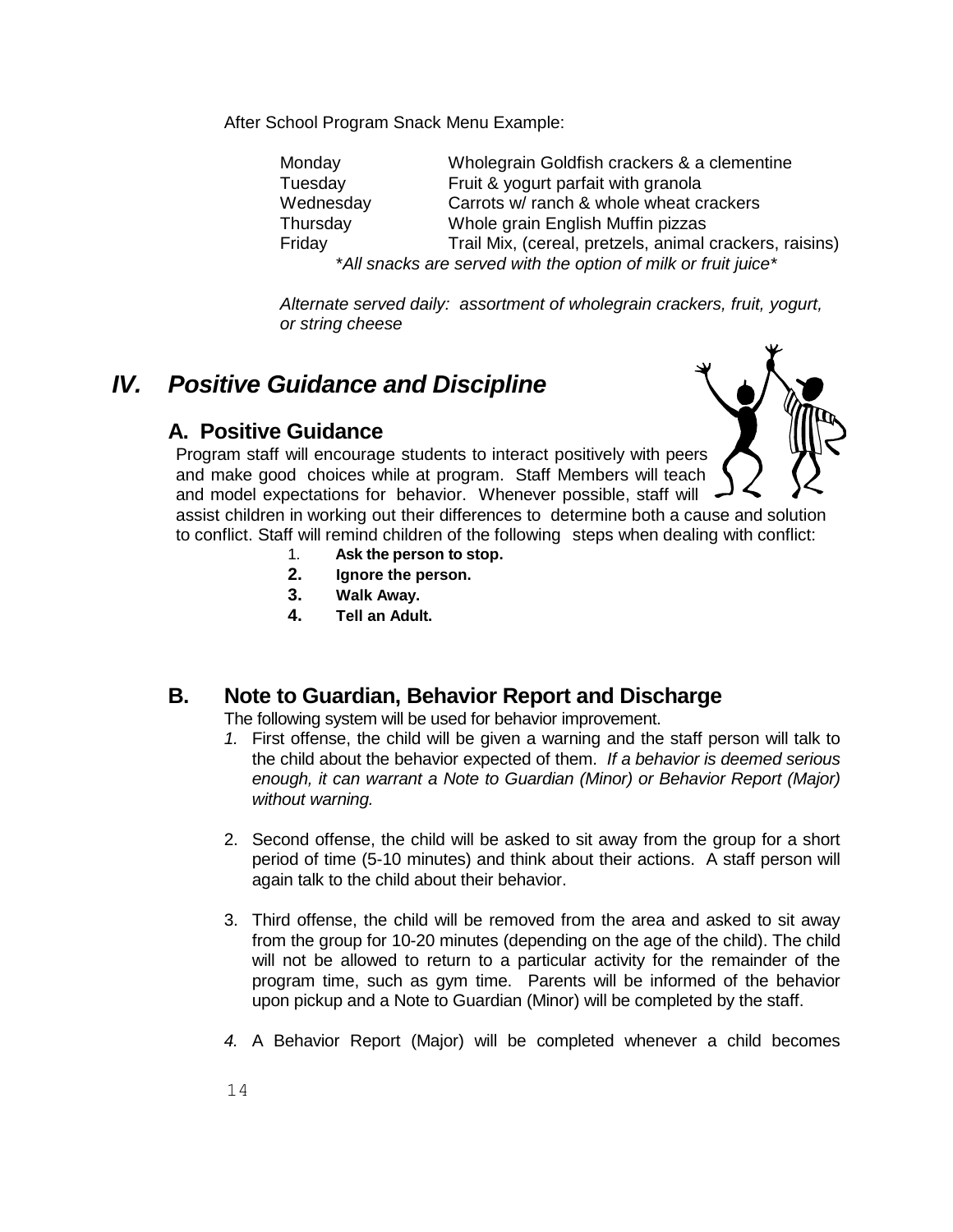physical with another child or staff member, destruction of property occurs, constant one on one attention is needed, and/or usage of offensive language. *A serious discipline problem is defined as one in which a child is adversely affecting the day-to-day operations of the program by: requiring one-on-one attention, inflicting physical or emotional harm on other children or abusing staff, or destroying equipment or facilities.*

- 4. If two Behavior Reports (Majors) are accrued, a meeting will be scheduled with the Recreation Program Coordinator, Site Manager, Guardians, and child to discuss the behavior and strategies to assist in alleviating the behavior. A behavior contract may be written at this time.
- 5. If the child receives a  $3<sup>rd</sup>$  Behavior Report, they will be suspended from the program for a 3 program-day period. During this time, the guardians, child, Recreation Program Coordinator, and Site Manager will meet and discuss the parameters for returning to the program.

6. A  $4<sup>th</sup>$  offense after this meeting will result in dismissal from the program. If removed from program, campers are not allowed to re-enroll for any City of Coralville ASP/Day Camp for the duration of one year from the date of dismissal.

7. Behavior and Discipline reports will accrue for one school year.

Camp Coralville ASP can terminate your child from program at any time if the Recreation Program Coordinator, Supervisor, Recreation Superintendent, and/or Director of Parks and Recreation believe it is in the best interest of the program.

# *V. Emergency Procedures*

### **A. Universal Precautions**

All staff members receive training in universal precautions and are required to treat all blood, vomit, feces, as infectious. Staff will wear gloves while providing first aid and during clean up. Waste products considered infectious will be disposed of in compliance with our Blood borne Pathogens plan.

### **B. Power Outage**

In the event that power goes out at program, the premises will be evaluated on safety and the next steps will then be communicated. If premises are safe but power does not resume after an hour, guardians will be asked to pick up campers.

### **C. Dangerous Adult**

Staff will call 911 immediately if an adult is present who the director or site manager believes presents a danger to the children, or a specific child. Staff will calmly request that the person leave the premises and advise him or her that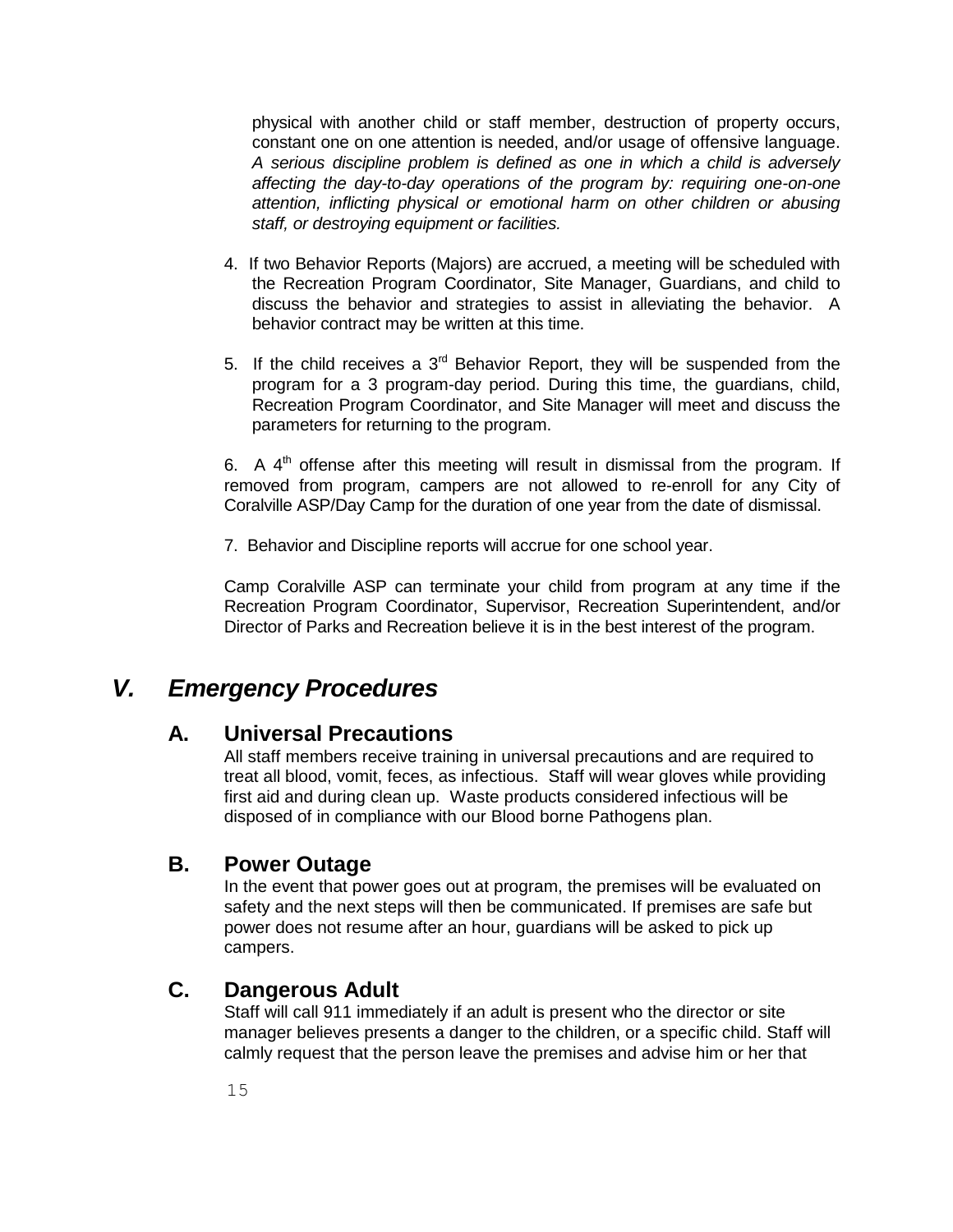officials are on the way (unless they feel that this action might create more danger in the situation). If possible, other staff will remove children from the immediate area and relocate to another location and remain until the danger has passed.

# **D. Runaway Child**

If a child tries to run away from program, the child will be followed at a distance by a counselor. Staff will try to get the child to stop and coax them back to the program. The staff member following the child should always keep the child in sight. If the child leaves school property without permission, the police department will be notified if deemed necessary for the safety of the child.

- E. **Emergency Procedures** have been established for Camp Coralville and are readily available in the event of the following emergencies:
	- **Fire Drills**
	- **Tornado/Severe Weather/ Lightning Drills**
	- **Missing Child**
	- **Intoxicated Parent/ Guardian**
	- **Toxic or Hazardous Materials**
	- **Earthquake/ Structural Damage**
	- **Dangerous Adults**
	- **Bomb Threat**
- 1. These procedures are reviewed and updated annually by the Recreation Program Coordinator, Supervisor, and Recreation Superintendent.
- 2. Camp Coralville participants and staff will practice and record fire and severe weather drills on a monthly basis. The procedures and drills determine specific routes and gathering places in the event of a real emergency.
- 3. Staff will be trained in emergency procedures upon hire and a minimum of two times per year.
- 4. Parents/ Guardians may review procedures at the Program Site upon request.

# **Thank you for choosing Camp Coralville! We look forward to serving your family and providing unique & valuable experiences during your child's out of school time.**

# **Beth Downing**